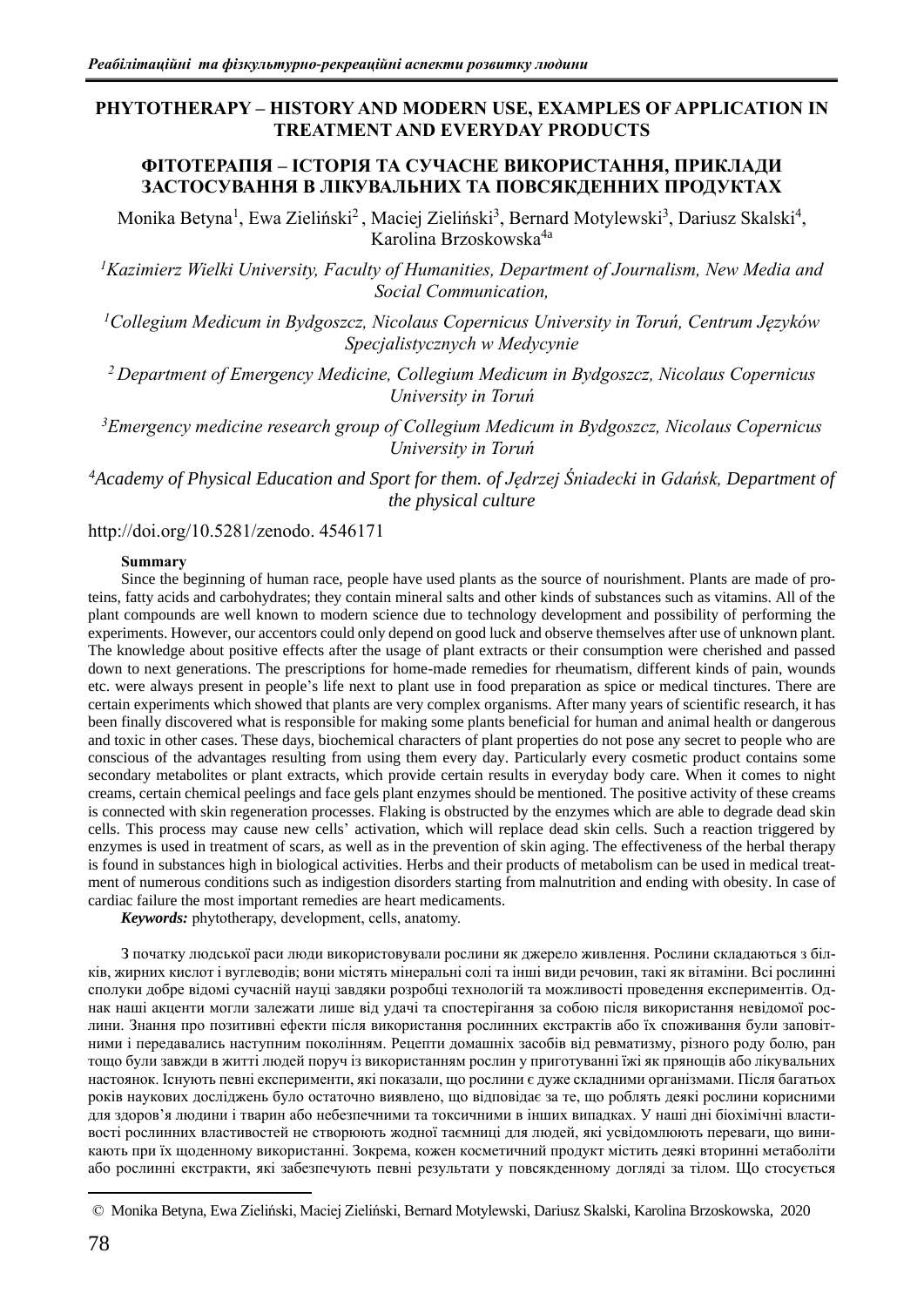нічних кремів, слід згадати певні хімічні пілінги та гелі для обличчя, рослинні ферменти. Позитивна активність цих кремів пов'язана з процесами регенерації шкіри. Лущенню заважають ферменти, здатні деградувати мертві клітини шкіри. Цей процес може спричинити активацію нових клітин, що замінить мертві клітини шкіри. Така реакція, спричинена ферментами, використовується для лікування рубців, а також для профілактики старіння шкіри. Ефективність фітотерапії виявляється у речовинах, що мають високу біологічну активність. Трави та продукти їх метаболізму можуть бути використані для лікування багатьох захворювань, таких як розлад травлення, починаючи від недоїдання і закінчуючи ожирінням. У разі серцевої недостат

ності найважливішими засобами є серцеві ліки.

*Ключові слова:* фітотерапія, розвиток, клітини, анатомія.

С начала человеческой расы люди использовали растения в качестве источника питания. Растения состоят из белков, жирных кислот и углеводов; они содержат минеральные соли и другие виды веществ, такие как витамины. Все растительные соединения хорошо известны современной науке благодаря разработке технологий и возможности проведения экспериментов. Однако наши акценты могли зависеть только от удачи и наблюдения за собой после использования неизвестного растения. Знания о положительных эффектах после использования растительных экстрактов или их потребления были заветными и передавались следующим поколениям. Рецепты домашних средств от ревматизма, разного рода боли, ран и т.д. были всегда в жизни людей рядом с использованием растений в приготовлении пищи как пряностей или лечебных настоек. Существуют определенные эксперименты, которые показали, что растения являются очень сложными организмами. После многих лет научных исследований было окончательно установлено, что отвечает за то, что делают некоторые растения полезными для здоровья человека и животных или опасными и токсичными в других случаях. В наши дни биохимические свойства растительных свойств не создают никакой тайны для людей, которые осознают преимущества, возникающие при их ежедневном использовании. В частности, каждый косметический продукт содержит некоторые вторичные метаболиты или растительные экстракты, которые обеспечивают определенные результаты в повседневном уходе за телом. Что касается ночных кремов, следует вспомнить определенные химические пилинги и гели для лица, растительные ферменты. Положительная активность этих кремов связана с процессами регенерации кожи. Шелушению мешают ферменты, способные деградировать мертвые клетки кожи. Этот процесс может привести к активации новых клеток, заменит мертвые клетки кожи. Такая реакция, вызванная ферментами, используется для лечения рубцов, а также для профилактики старения кожи. Эффективность фитотерапии оказывается в веществах, обладающих высокой биологической активностью. Травы и продукты их метаболизма могут быть использованы для лечения многих заболеваний, таких как расстройство пищеварения, начиная от недоедания и заканчивая ожирением. В случае сердечной недостаточности важнейшими средствами являются сердечные лекарства.

*Ключевые слова:* фитотерапия, развитие, клетки, анатомия.

**Introduction.** For many experiments this traditional knowledge was the base for the beginning of discovery what is the reason which makes a specific plant so special. Finally, people could look into plant cells, proceed with biochemical experiments, determine the structure of chemical substances, but also observe plants and describe specific role of their compounds.

These experiments showed that plants are more complex organisms than human could imagine. Next to the basic forms scientists proved that plants produce other kinds of substances described as secondary metabolites. After all these years people finally discovered what is responsible for making some plants beneficial for human and animal health or dangerous and toxic in other cases.

Today, the big tendency of returning to nature is popular. After years of use of synthetic forms in cosmetics, products for food storage, production of overwhelming amounts of pollution people are becoming more conscious about the environment, and dangers of destroying the nature. Some of those people, because of health or ideological reasons, are resuming to traditional products used by our grandparents and older generations. Cosmetic products are produced with the use of naturally obtained active substances. People are more aware of quality of different kinds of food, they pay bigger attention to a composition of products, purchase products in trusted shops, read more about beneficial aspects of spices and home-made one-compound products [1].

Natural plant substances are becoming more popular. Many of the substances are well described, but many more have yet to be tested. Nonetheless, there are many examples of beneficial natural products which can be used safely. The branch of knowledge which is focused on use of plants for medical purposes and supplementation of diet is called phytotherapy, also known as herbalism [1].

Phytotherapy seems to be an indispensable element of human life. First, people discovered the properties of plants with time. Because of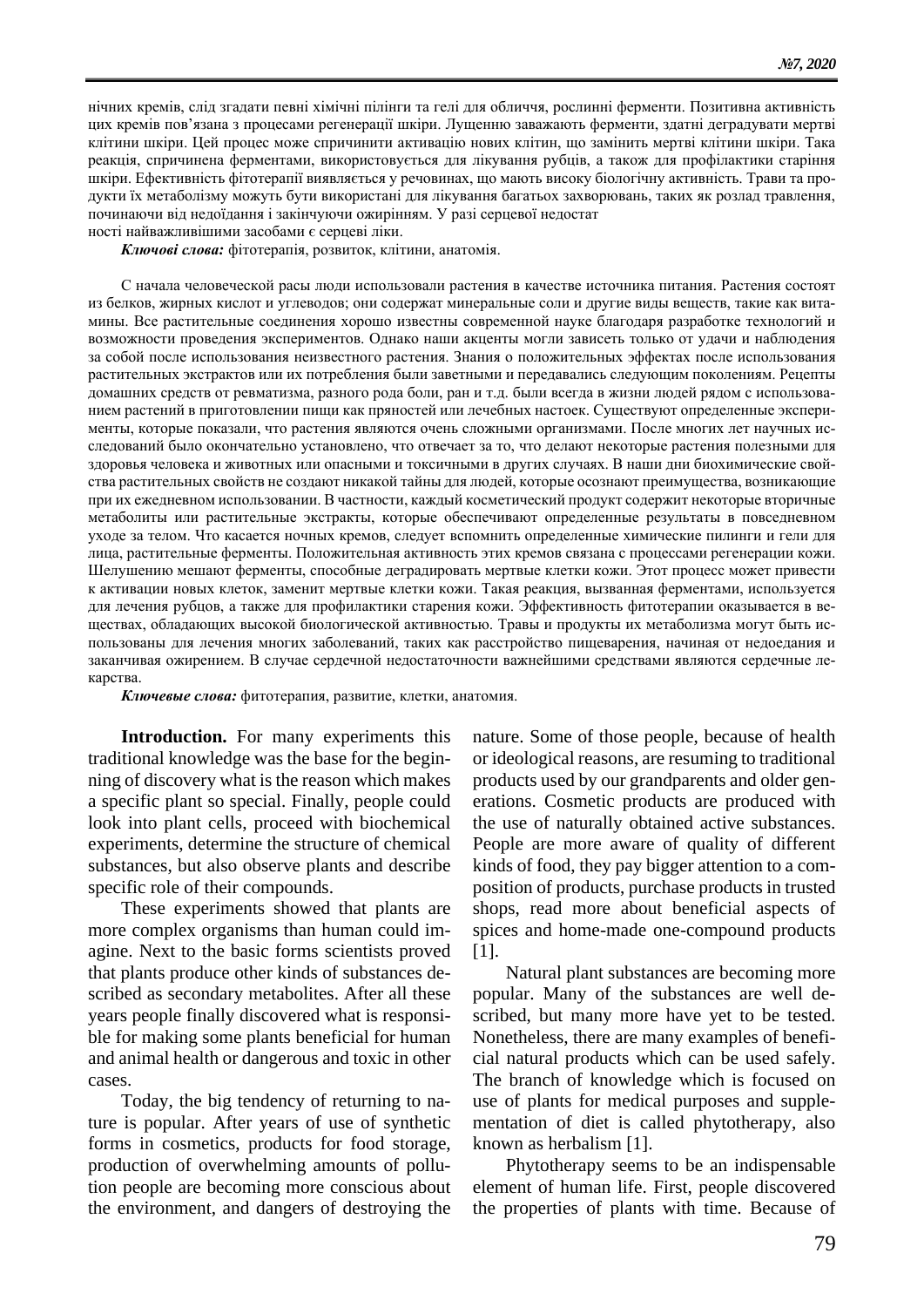nomadic existence people, mainly women, were harvesting plants. They searched through wild plants with children in search of good and safe food. Because women were also responsible for preparing meals, taking care of sick and wounded, they needed knowledge of plants with medical properties [2].

Many historical sources show deep connection between herbalism and religion, magic and other superstitions. Herbs were used in traditional rituals, they were believed to represent powers of nature and specific deity, and many were thought to sacred plants. Sacred plants usually had specific properties, which made them special to people. Some of them had narcotic factors, like different species of mushrooms. They were often used in rituals in order to achieve trance, which made the possibility to connect with gods. In China people cherished ginseng, in Polish culture one of most prominent was St. John's wort. In European culture tropical plants were other named as "gifts from the God" such as cocoa tree, tea, guarana and tree of cola. One of more recognisable plants is mandrake which is mentioned in the Bible [2].

Nowadays, people are more aware of biochemical nature of plant properties, which gives the opportunity of using them in everyday life. Practically every cosmetic product contains plant extracts or secondary metabolites, which provide specific effects in body care. The most popular ingredients are oils. They provide protection from dehydration and protect natural layer of skin oils from mechanical damage. Plant oils are mainly fluid and they are acquired from different parts of plants, such as fruit, seeds, sprouts etc. The most beneficial oils are acquired with coldpressed technique, which provides the protection of precious particles, which could be easily destroyed with high temperatures [2].

Oils are present in meal preparation, but also in cosmetic production. Plant oils often belong to drying, what makes them perfect products in skin care, because they do not leave greasy layer, what makes them favoured among other kinds of oils. They are popular in hair care. As in the case of skin, hair is covered by thin layer of oils, which provides the accumulation of water.

Different kinds of oils are preferred by different types of skin and hair. For oily skin easily drying and light oils are recommended, for dry and sensitive skin – rich oils, which provide

nourishment and even last as protective layer for longer time.

The use of oils in skin and hair care is very beneficial for its health. Oils provide proper accumulation of water, which makes skin more elastic and resistant to mechanical damage. They are plenty of them used in face creams, body creams, hair masks and even shampoos. In cosmetics, oils make up to a couple percent of product volume. This may cause their unnoticeable impact on tissue condition. To achieve their full beneficial potential they can be applied directly to the skin or hair with or without other ingredients. These oils are flax oil, watermelon oil, olive oil, argan oil, jojoba oil etc. Other kinds of oil have high concentration of beneficial ingredients. For example, strawberry oil contains many unsaturated fats that are why its proposed concentration in skin care products is between 10 to 20 %, in form of active substance. Strawberry oil contains antioxidants and tocopherols, which protect skin from reactive forms of oxygen, responsible for hastening the aging process. Lately, one of the most popular oils is raspberry oil. Its production is very expensive, because from large amounts of fruits only few litres of oil are obtained. Its special properties resulted from high concentration of vitamins A and E, which are appreciated in skin care for many years. Also, it has anti-inflammatory influence on skin, what makes it helpful in acne recovering, skin damage and scar brightening [3].

Plant butters comprise another group of oils also popular in skin care. One of the most popular butter in cosmetic industry is shea butter. Plant butter is in solid-state in room temperature. Some of them can be warmed up and dissolved with Hans, other Reed to be put in higher temperature. Butter oils are most beneficial from cold-pressed method, like plant oils.

Shea butter contains allantoin, which is helpful in inflammation treatment, regeneration of skin tissue, provides proper hydration and makes skin smooth in touch. It also has vitamins F and E and pro-vitamin A, also engaged in skin rejuvenation process. It has natural UV protection factor on low level and can be used to every skin type [3].

The most expensive plant oil in the world is oil of opuntia ficus-indica, often called a *botox in the bottle*. The plant is a species of a cactus and is economically important in arid and semi-arid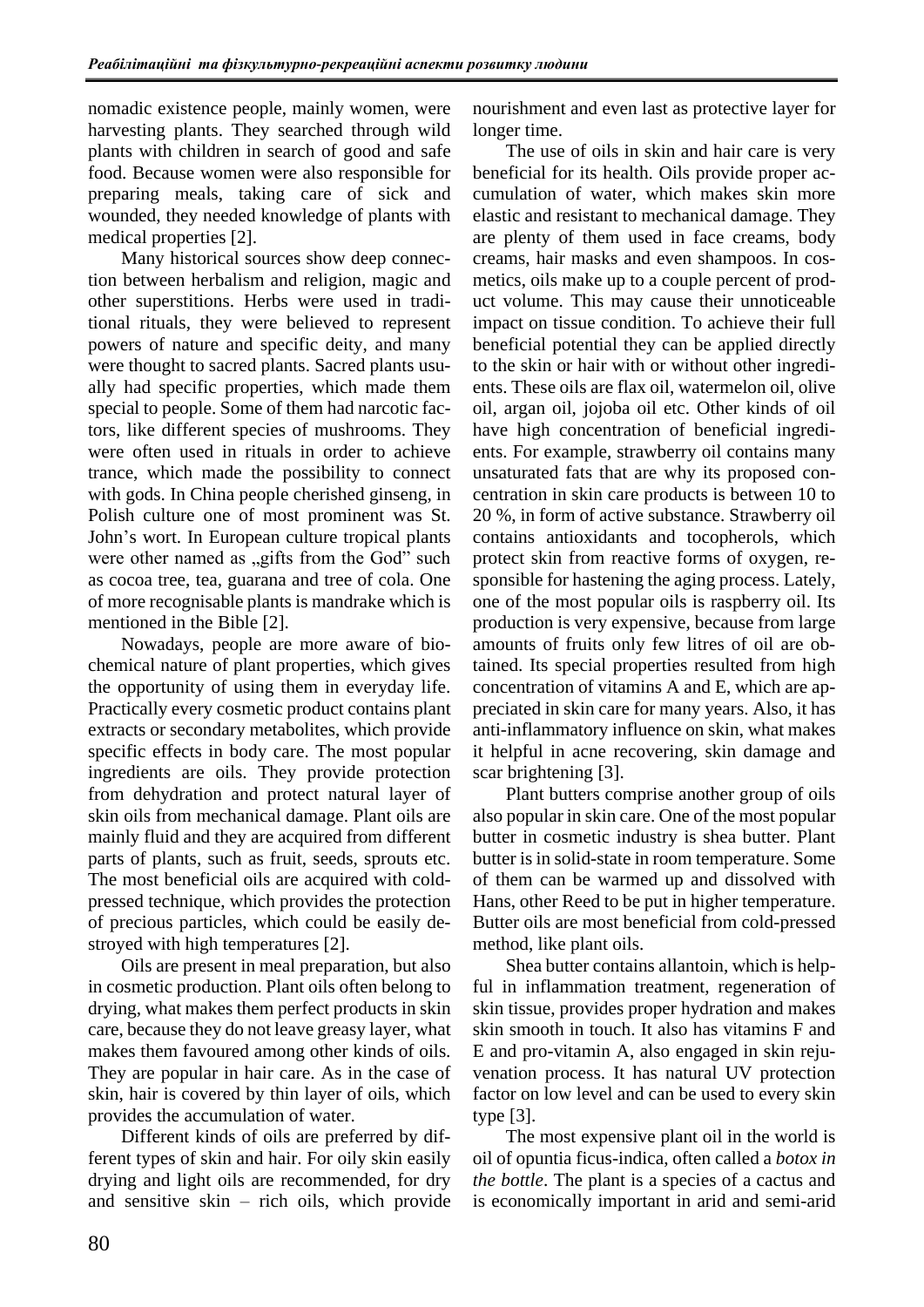parts of the world. To obtain one litre of opuntia oil it is needed to use up to approximately 500 kg of fruits, which equals one million of seeds. The oil production is time-consuming and ineffective. Opuntia oil is rich in vitamin E, phytosteroles and unsaturated oils. It protects skin of reactive forms of oxygen and damage caused by UV light.

In night creams, chemical peelings and face gels plant enzymes are often added. Their activity is used in skin regeneration process. Enzymes are able to degrade dead skin cells, which cause their flaking. This provides activation of new cells, which substitute dead cells. The reaction catalysed by enzymes is used in treatment of scars, also in prevention of skin aging. Skin is constantly engaged in self-modulation process. That is why plant enzymes are popular in skin care [4].

Popular enzymes used in facial exfoliations are collected from fruit. Bromelain is an enzyme extract derived from pineapple stems. It is a specific mixture of proteolytic enzymes. This property makes bromelain useful is skin care, because its components can dissolve dead cells of epidermis. Also, this mixture in enzymes can be used in wound or scar treatment, anti-cellulite creams. As a medicine, bromelain is efficient in treatment of joints inflammation.

Another enzyme, papain, is present in leaves and fruits of papaya. Its activity mechanism is similar to bromelain. Papain is also a proteolytic enzyme and can successfully used in creams and home-made remedies for skin cleaning [4].

On the other hand, not only enzymes can be efficient as a skin exfoliator. Enzymes are used in chemical peelings, which are recommended for sensitive skin, which is easily flushing. In their preparation the most important enzyme is concentration. Without proper knowledge it is very easy to cause severe damage. In this case mechanical exfoliators are safer to use, such as strawberry seeds or chokeberry seeds. Ground coffee seeds are popular in body scrubs. Coffee seeds contain caffeine and antioxidants. These compounds have positive influence on skin condition, and with additional mechanical massage it can improve skin appearance. This shows that not only plant extracts can be used in phytotherapy, but also some parts of plant organisms can be applied. Plants are producing secondary metabolites - organic compounds of plants, which are not engaged directly in process of growth, reproduction or development. Their absence usually is not lethal for plants, but may cause impairment of the solvability, immunity to pathogens and parasites or attractiveness to insects. Secondary metabolites are used by human in medicine production, flavourings, but also in aromatherapy [3].

Essential oils are one of the plant secondary metabolites. They are concentrated liquids which contain aroma forms. For plants, they are the way of communication with insects and animals. Specific aroma can be attractive for bees, which allows the pollen transport between different plants. In other cases, aroma can be found by animals as irritating, what protects the plant organism from damage made by feeding animals [4].

Essential oil is used in perfume production. They are rich in essential fatty acids and they contain the specific fragrance of the plant. They are usually extracted by distillation with use of hot steam. Other techniques include expression, rasin taping, cold pressing etc. The technique is adjusted to the material, from which the essentials oils can be obtained. Essential oils are the mixture of different compounds. Nowadays, approximately 1700 substances were identified as components of essential oils. They include terpenoids, such as limonene or geraniol – popular additive in cosmetics, derivatives of alcohols and aldehydes with short carbon chain, ketones and derivatives of benzene. In plants, essential oils are produced in every part of a singular organism. Depending on the localisation of the plant they play different functions. Those oils which produced by flowers and fruit attract insects, which are responsible for pollen transportation [4].

Essential oils are also commonly used in aromatherapy. This therapeutic method uses special properties of aromatic compositions. It is well known to human being since centuries; nowadays it is getting more and more popular all over the world. Systematic use helps in maintaining physical and mental well-being. Essential oils are said to be influential on limbic system, through olfaction; furthermore, the content of biologically active substances is beneficial [4].

The term *aromatherapy* was used in XX century for the first time, but the method was well known much earlier. The usege of aromatic properties of essential substances was first mentioned in 1500 BC. In Egypt people used oils of mint pepper, cinnamon, grow barren or olbanum, the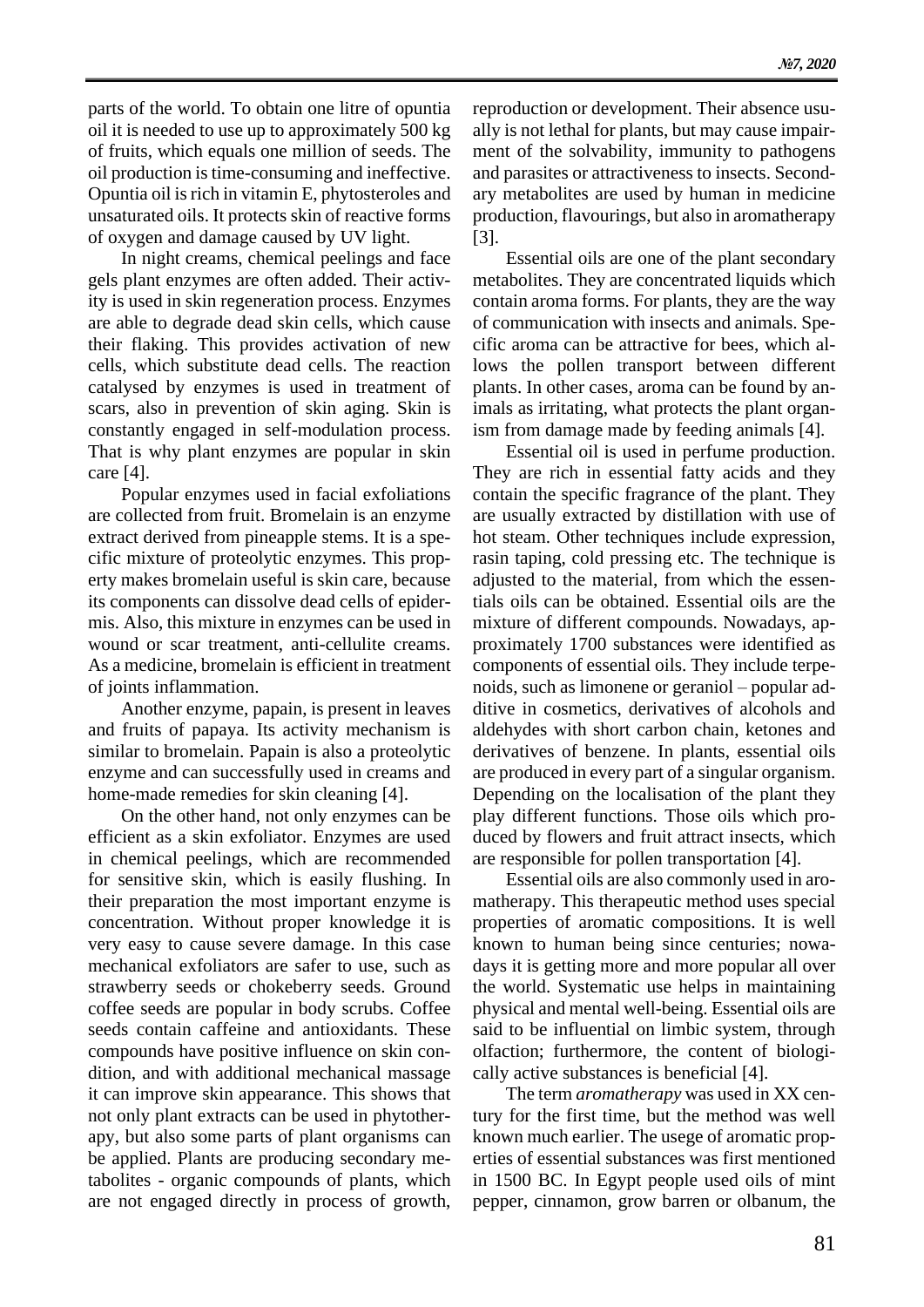properties of herbs and plants were also known in ancient China. In India essential oils were used in rituals, medicine and everyday life, similarly to Greece or ancient Rome [4].

Aromatherapy can be used in different ways, which depend on the expected results and specific malady. Essential oils can be inhaled in order to cure respiratory system diseases, such as rhinorrhoea or cough. They can be applied to skin, where they are absorbed by surface of the skin or used during baths, where results are similar. Essential oils can be applied in forms of compresses or used during massage [4]. Essential oils can be successfully used in body care. Tea tree oil is popular in treatment of acne and skin lesions, but also as additive to shampoos, because of its antibacterial properties. Lavender oil helps in cleansing the airways; chamomile oil helps in inflammation treatment and in case of skin disease and not well healing wounds. In cosmetic products essential oils are usually only a little compound, they are responsible for giving the product a specific scent, but they can be used in home remedies [2].

The other product obtained during essential oil extraction is herbal distillate, also known as herbal water, hydrosol, better known as hydrolate. They are aqueous products of hydrodestillation and are obtained with essential oils in form of water fraction of extract. Hydrolates are colloidal suspensions of essential oils and water-soluble components of plants. The concentration of essential oil in herbal water is usually less than 1 %. Formerly, they were thought to be a redundant product of oils extraction, nowadays their gaining popularity in skin care and even food preparation [4].

As skin care products hydrolates are very popular as self-contained products and their pH is similar to physiological pH of skin; they prevent skin dehydration and give the effect of relaxed and refreshed skin. They can be used in face or hair masks, as additive in face creams or added during bath. In some houses hydrosols are is form of eye or ear drops. They can be used as spice or drink ingredient [3].

Hydrosols are beneficial for skin health because of their antibacterial and anti-inflammatory properties. Hydrosol of mint gives refreshing feeling to the skin. Hydrolate of salvia helps to sanitize skin; chamomile hydrolate is used in acne treatment and has sedative activity [3].

Herbs and plant extracts are used not only in cosmetology and self-care products. Their most important role is positive influence on health, supporting the immune system, defending the body from bacteria, supporting the regeneration of damaged tissues etc. Plants are rich in active substances, which can be used in medical products. There are many plants, which are known for their specific properties since ages. They are still present in modern products, with many new, well recognised products due to technology development. Furthermore, active substances are thought to be more effective than synthetic ones. Vitamins, microelements obtained and absorbed from natural sources are better metabolised by organisms. This is the main reason, why plants and their natural extracts will be present in medicaments and in preventive treatment for long time [3].

Nowadays it is well known that proper supplementation in micro- and macro elements is crucial in functioning of the organism. Also, an excess and deficiency of certain elements can enforce physiological and biochemical changes in the body, which can lead to weakening of the organism and illnesses. The development of analytic techniques provided the information about physiological and pathological role of certain microelements. Their concentration in herbs can have positive or negative influence on medical properties [3].

The results depend on the amount and chemical character of applied substances, but also proportion of other microelements, which can be antagonistic or synergistic. Certain plants are to accumulate trace elements from natural environment. This property is used in herbalism since ages. The good example is field horsetail, which accumulates silicon, which in human body is important to create proper construction of cellular structures of connective tissue [4].

Herbs and their products of metabolism can be used in treatment of certain conditions. As mentioned earlier, plants produce secondary metabolites, which can be used in medical treatment of certain diseases. In case of cardiac failure the most important remedies are heart medicaments. Their compounds can be delivered from plants of foxglove or sea squill, which contain cardiac glycosides. Sea squills are believed to increase the output force and decrease a rate of heart contractions [3].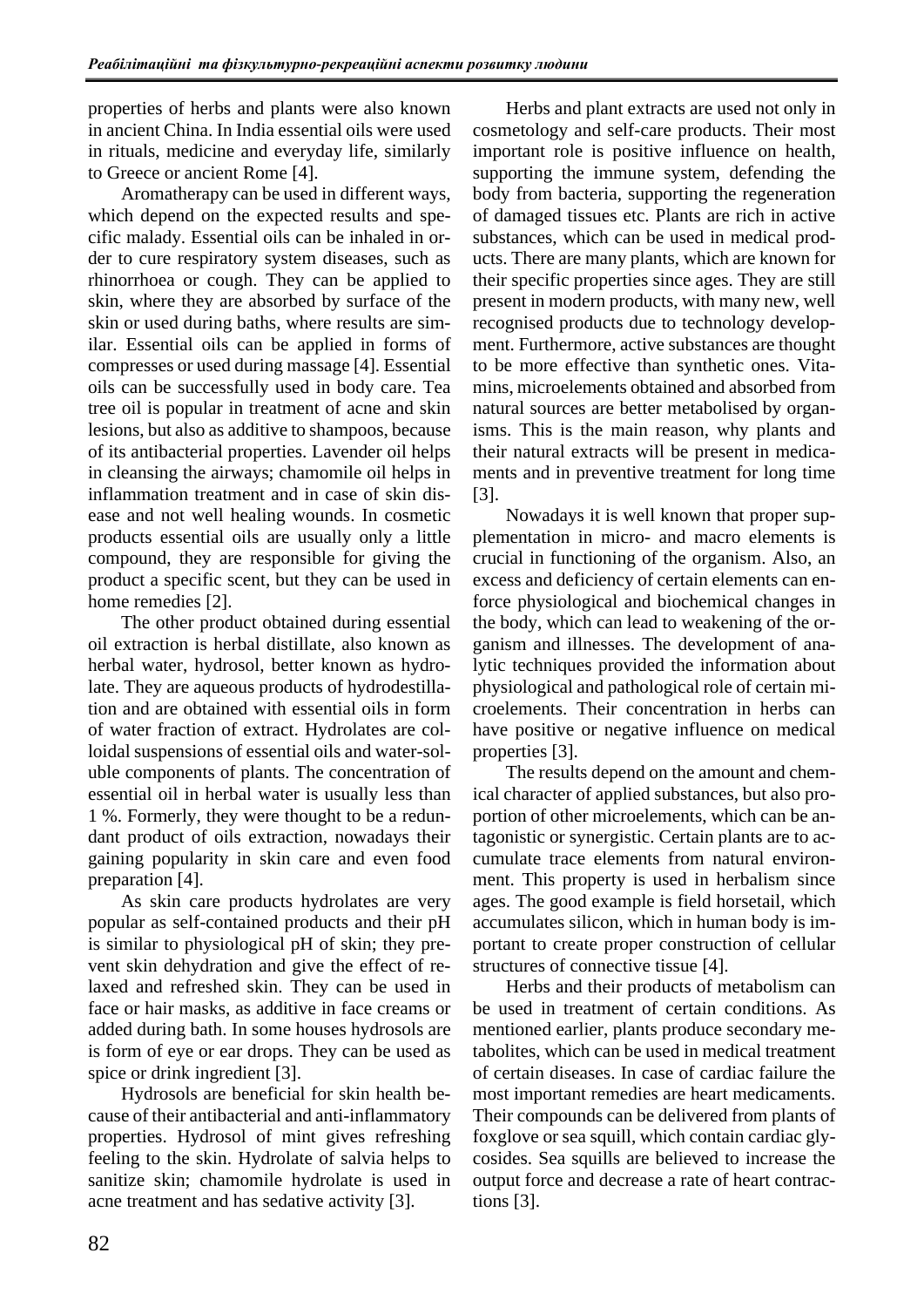In treatment of respiratory system diseases the use of herbalism has time-honoured tradition. In diseases of lungs and bronchial tubes plant drugs can be used as auxiliary drugs, as supplement drugs or preventive medicine. They cannot be used in elimination of causes of the disease, but still can be helpful in symptom treatment. Plant therapeutics as cough suppressants and expectorants are widely used in treatment, despite accessibility of synthetic analogues. One of the most recommended cough suppressants is codeine, which is one of alkaloids of opium. Codeine has less psychotropic effects than morphine and is added to syrups, which stimulate or inhabit coughing and causa production of mucus [4]. Herbs are present in expectorants such as European wild ginger, leaves and roots of common marshmallow, fruits of anise, leafs of eucalyptus, flower of coltsfoot, flower of lavender and many more. All of them are used as infusions or are used as a compound of medicines [3].

In case of gastrointestinal tract malfunction the use of natural plant extracts is essential, because the variety and effectiveness of synthetic remedies is insufficient. Many patients suffer from activity malfunctions, which can be successfully treated by well-suited diet supplemented with plant products. Their effectivity is found in the proper content of substances with high biological activities, which are well recognised by the human body. In treatment of gastrointestinal affliction herb ingredients play the main role such as essential oils, mineral salts, vitamins, tannins, organic acids, alkaloids and many other substances which support proper process of digestion, absorption and excretion. In case of inflammation of oesophagus reflux, plants with protective properties such as flower of alcea nigra, leafs of coltsfoot or common marshmallow can be useful. Decoctions made from these plants can be taken up to 4 times per day. Nowadays, people are returning to traditional ways of treatment. Specific mixtures of herbs can provide liver protection and ease digestion; some are popular as regular supplement. These herbs are mint, chamomile and rockrose. In case of diarrhoea the most useful are plants which provide anti-inflammatory, antipyretic, actinociceptive activity. In this case many herbs and plants can be used: oak bark, rhizome of *Potentilla* genus, leafs of common walnut and many more [4].

In digestion proper functioning of liver is

required. This organ is also engaged in distribution of nutritional components. Liver is conjugated with gastrointestinal and circulatory systems, its activity is crucial for proper functioning of other organs. On the other hand, chronic malfunction of gastrointestinal system can cause liver damage. That is way the most effective way of liver supplementation goes through digestive tract. Applied herbs cause detoxification; they are diuretic, anti-inflammatory, antibacterial and antiviral. They support synthesis and excretion of bile, digestive activity by regulation of gastric juice volume and peristalsis of intestines [3].

Phytotherapy can be efficiently applied in treatment of diseases from metabolic disorder spectrum. These conditions are connected to excess or deficiency of specific nutrients and do not involve eating disorders, such as anorexia, bulimia or orthorexia. Metabolic disorders can be a result of abnormal metabolism of peptides, hydrocarbons, lipids and other kinds of organic compounds, which cannot be properly digested and absorbed by organism. Diseases such as diabetes, sclerosis and obesity are diseases of affluence, which are currently a big social issue in developing countries. Malnutrition, on the other hand, is a condition widely spread in east developed countries [1].

Phytotherapy in malnutrition can be used as a remedy for appetite stimulation. Plants with this property contain substances with bitter taste, which activates taste buds and as a result stimulate bile and gastric juice production. In treatment with malnourished patients herbal preserves can be used, like those made from gentian root, St John's wort, wormwood or epicarp of bitter orange [1].

In treatment of obesity the main focus is on application proper amount of calories for patient. That equals major limitation of patients' habits. To provide the feeling of being full at the same time, when patient eats less, specific herbs can be used. Those plants contain mucilage, which is not digested or absorbed. Its role is to resorb water and ditto its volume in order to extend volume of entire digestive system contents. At the same time, mucilage is irritating nerve endings of mucous tissue, what provides stimulation of peristalsis and accelerates time of intestinal transit. Plant medicines with high concentration of mucilage are applied in form of jelly, gruel or as pellet. The most popular is agar obtained from algae, used